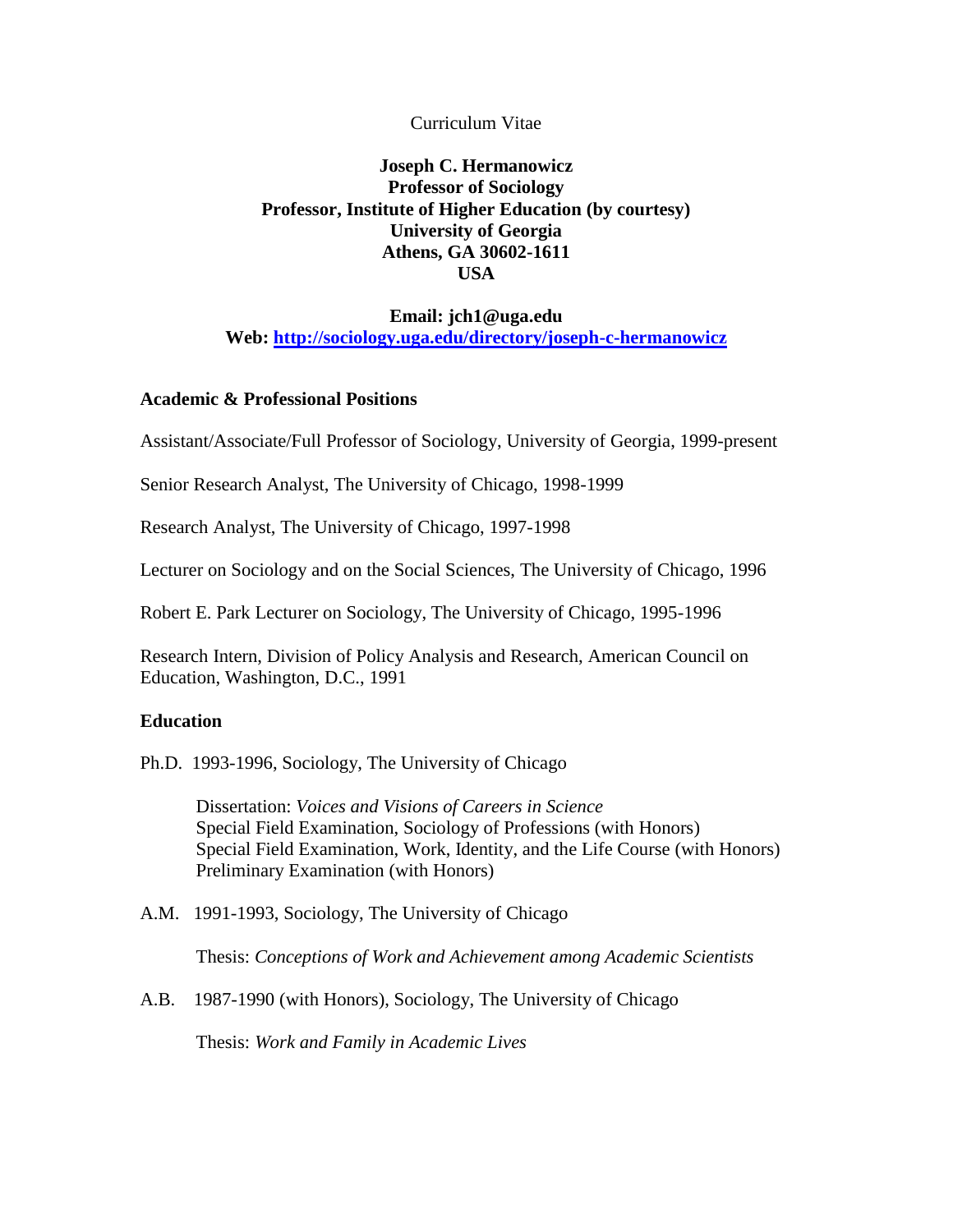#### **Fields of Expertise**

Higher Education Professions/Occupations/Careers Organizational Culture Sociology of Science Sociology of the Life Course

#### **Instruction**

Introduction to Sociology Sociology of the Life Course Sociology of Higher Education Culture and Social Institutions The U.S. Professoriate Wealth, Power, and Virtue Challenges Facing College Students

Sociology of Occupations Qualitative Methods of Social Research Sociology of Education Interaction, Community, and Culture

#### **Books**

Joseph C. Hermanowicz. 2009. *Lives in Science: How Institutions Affect Academic Careers*. Chicago: University of Chicago Press.

Joseph C. Hermanowicz. 1998. *The Stars Are Not Enough: Scientists—Their Passions and Professions*. Chicago: University of Chicago Press.

*Translated into Chinese:* 2022. 浩瀚星空不只有明星: 科学家的激情及其职业 Shanghai: Shanghai Jiao Tong University Press. Translated by Wenqin Shen.

#### **Edited Books**

Joseph C. Hermanowicz (ed.). 2021. *Challenges to Academic Freedom.* Baltimore: Johns Hopkins University Press.

Joseph C. Hermanowicz (ed.). 2011. *The American Academic Profession: Transformation in Contemporary Higher Education*. Baltimore: Johns Hopkins University Press.

## **Monograph**

Joseph C. Hermanowicz. 2003. *College Attrition at American Research Universities: Comparative Case Studies*.New York: Agathon.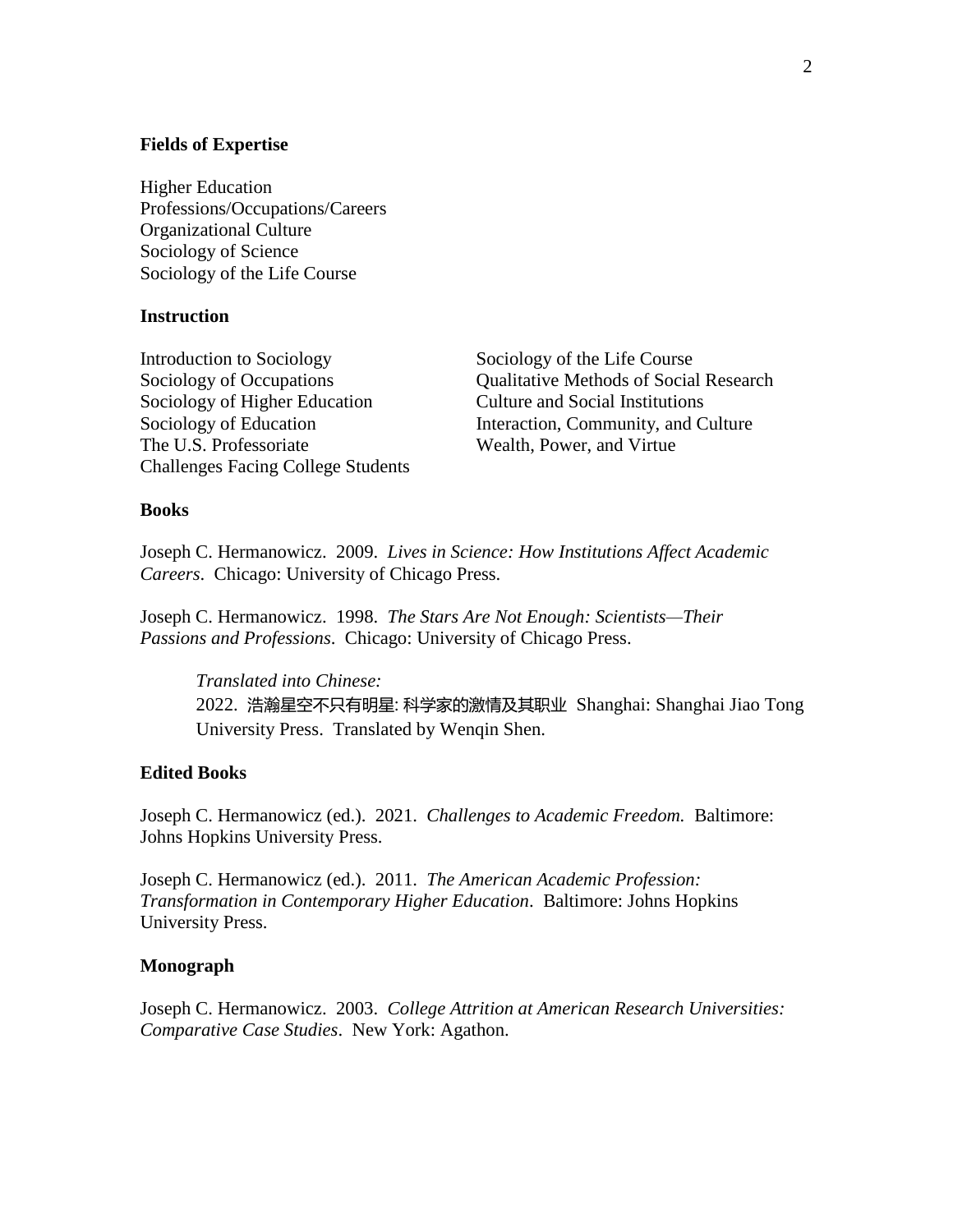## **Articles & Chapters**

Joseph C. Hermanowicz. 2021. "Organizational Careers." In George Ritzer and Chris Rojek (eds.), *Encyclopedia of Sociology*, 2<sup>nd</sup> Edition, xxxx-xxxx. Oxford: Wiley-Blackwell.

Joseph C. Hermanowicz. 2021. "International Perspectives on Academic Freedom." In Anne Hynds (ed.), *Oxford Bibliographies in Education*. New York: Oxford University Press.

Joseph C. Hermanowicz. 2021. "Introduction: Problems and Perspectives." In Joseph C. Hermanowicz (ed.), *Challenges to Academic Freedom,* xxx-xxx. Baltimore: Johns Hopkins University Press.

Joseph C. Hermanowicz. 2021. "The Fate (and Possible Future) of Liberal Learning: Lessons from Mass Higher Education in the USA." *Society* xx(x):xxx-xxx.

Forthcoming. *Peking University Education Review* xx(x):xxx-xxx.

Joseph C. Hermanowicz. 2021. "Honest Evaluation in the Academy." *Minerva*  $XX(X):$  $XXX-XXX$ .

Joseph C. Hermanowicz. 2020. 学术职业的概念化:主观职业生涯的意义 ("How to Conceptualize the Academic Profession: The Significance of Subjective Careers.") *Peking University Education Review* 18(3):121-129. Translated by Errong Guo.

Joseph C. Hermanowicz and Kristen A. Clayton. 2020. "Race and Publishing in Sociology." *American Sociologist* 51(2):197-214.

Joseph C. Hermanowicz and David W. Woodring. 2019. "The Distribution of College Grades Across Fields in the Contemporary University." *Innovative Higher Education* 44(6):497-510.

Joseph C. Hermanowicz. 2019. "Change—Social and Personal: Thomas and Znaniecki's *The Polish Peasant* for the Study of Present-Day Change in Global Higher Education." *Journal of Law, Economics, and Sociology* 81(4):221-237*.*

2019. "Przemiana – społeczna i osobista. *Chłop polski* w Europie i Ameryce jako przyczynek do analizy współczesnych przemian w szkolnictwie wyższym na świecie." ("Transformation—Social and Personal." *The Polish Peasant in Europe and America* after One Hundred Years. Issue dedicated to the Hundredth Anniversary.") *Człowiek i Społeczeństwo* (*Man and Society*) XLVIII:141-163. Translated by Marek Nowak.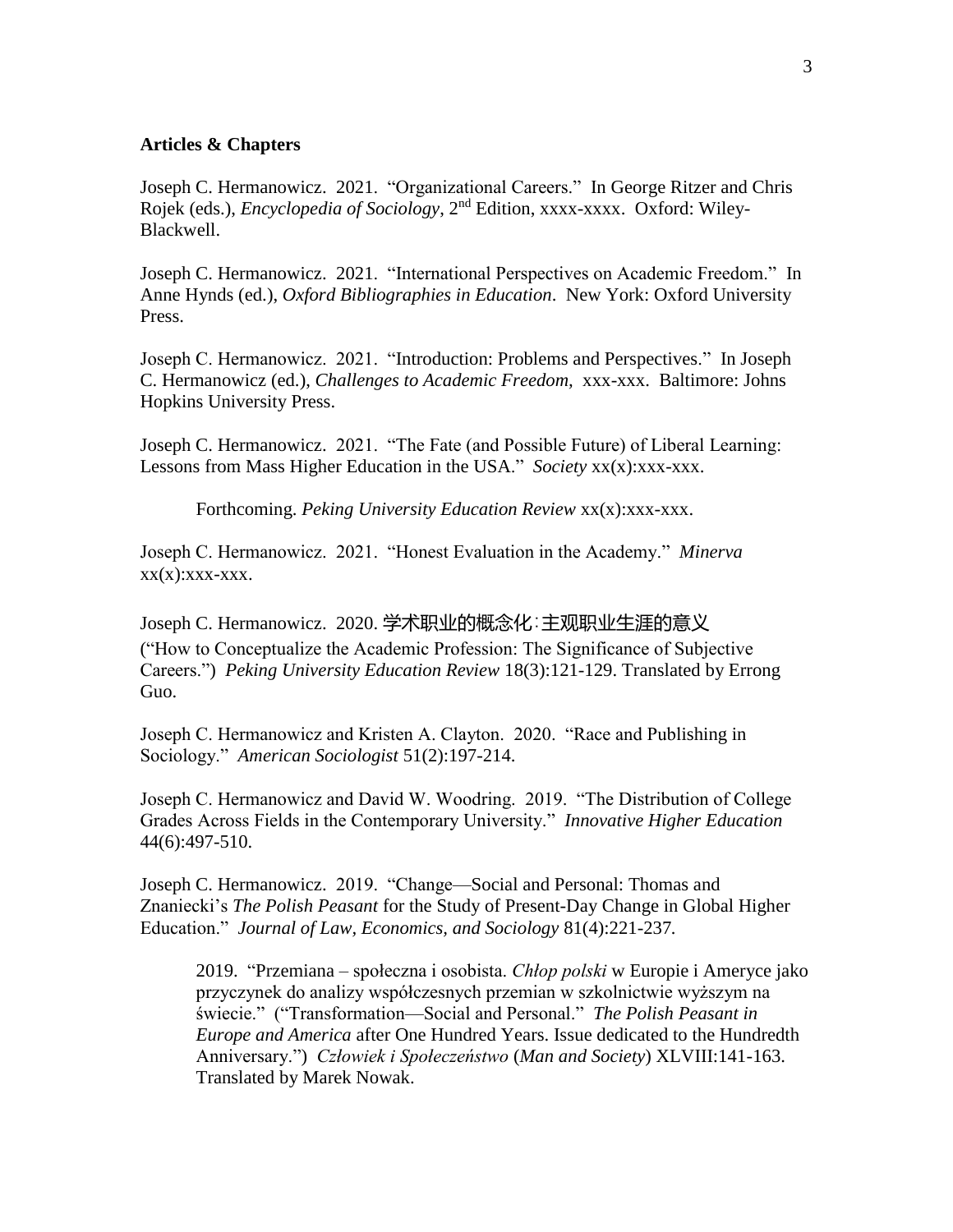Joseph C. Hermanowicz. 2019. "The Degradation of Merit." *Society* 56(4) July/August:340-347.

Joseph C. Hermanowicz and Kristen A. Clayton. 2018. "Contemporary Academic Publishing: Democratization and Differentiation in Careers." *Journal of Higher Education* 89(6):865-891.

Joseph C. Hermanowicz. 2018. "The Professoriate in International Perspective." In Michael B. Paulson (ed.), *Higher Education: Handbook of Theory and Research*, 239- 293. Cham, Switzerland: Springer.

David R. Johnson and Joseph C. Hermanowicz. 2017. "Peer Review: From 'Sacred Ideals' to 'Profane Realities'." In Michael B. Paulson (ed.), *Higher Education: Handbook of Theory and Research*, 485-527. Cham, Switzerland: Springer.

Joseph C. Hermanowicz. 2016. "Faculty Perceptions of Their Graduate Education." *Higher Education* 72(3):291-305.

Joseph C. Hermanowicz. 2016. "The Proliferation of Publishing: Economic Rationality and Ritualized Productivity in a Neoliberal Era." (Special Issue on Journals in Sociology.) *American Sociologist* 47(2):174-191.

Joseph C. Hermanowicz. 2016. "Honor in the Academic Profession: How Professors Want to be Remembered by Colleagues." *Journal of Higher Education* 87(3):363-389.

Joseph C. Hermanowicz. 2016. "Universities, Academic Careers, and the Valorization of 'Shiny Things.'" In Elizabeth Popp Berman and Catherine Paradeise (eds.), *Research in the Sociology of Organizations* 43:303-328.

Joseph C. Hermanowicz. 2016. "Longitudinal Qualitative Research." In Jeylan T. Mortimer, Michael J. Shanahan, and Monica Kirkpatrick Johnson (eds.), *Handbook of the Life Course*, Second Edition, 491-513. Cham, Switzerland: Springer.

Joseph C. Hermanowicz. 2014. "Peak Performance in Academic Science." *Sociology of Science and Technology* 5(1):80-96.

Joseph C. Hermanowicz and David R. Johnson. 2014. "Professions." In Masamichi Sasaki, Jack Goldstone, Ekkart Zimmermann, and Stephen K. Sanderson (eds.), *Concise Encyclopedia of Comparative Sociology*, 209-216. Boston and Leiden: Brill.

Joseph C. Hermanowicz. 2013. "The Culture of Mediocrity." *Minerva* 51:363-387.

Joseph C. Hermanowicz. 2013. "The Longitudinal Qualitative Interview." *Qualitative Sociology* 36(2):189-208.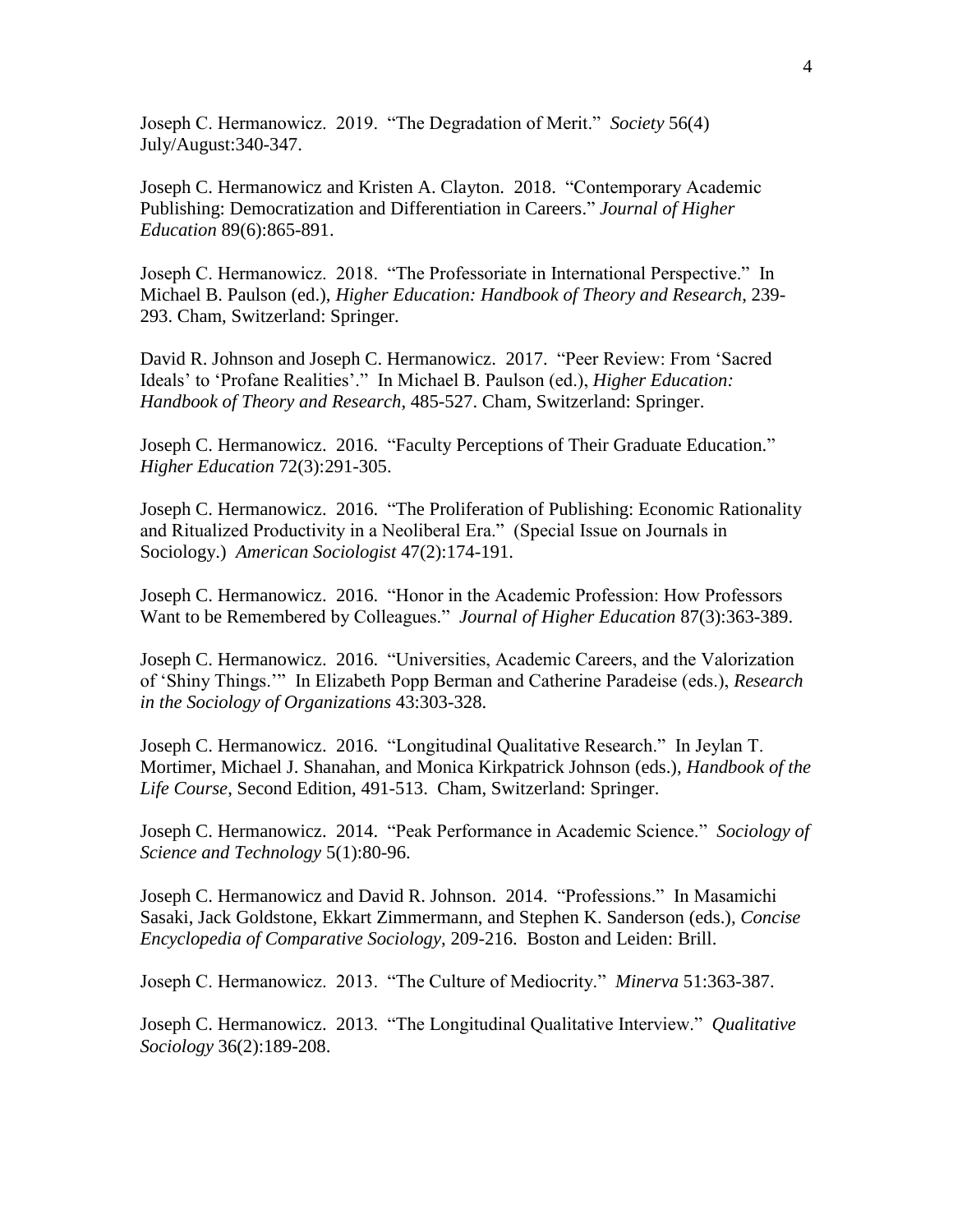Joseph C. Hermanowicz. 2012. "The Sociology of Academic Careers: Problems and Prospects." In John C. Smart and Michael B. Paulsen (eds.), *Higher Education: Handbook of Theory and Research*, 207-248. Dordrecht, The Netherlands: Springer.

Joseph C. Hermanowicz. 2012. "Science Careers." In William Sims Bainbridge (ed.), *Leadership in Science and Technology*, *Volume 1*, 316-324. Thousand Oaks, CA: Sage.

Joseph C. Hermanowicz. 2011. "Preface" In *The American Academic Profession: Transformation in Contemporary Higher Education*, xii-xviii. Baltimore: Johns Hopkins University Press.

Joseph C. Hermanowicz. 2011. "Anomie in the American Academic Profession." In *The American Academic Profession: Transformation in Contemporary Higher Education*, 216-237. Baltimore: Johns Hopkins University Press.

Joseph C. Hermanowicz. 2009. "Faculty Perceptions of Work, the Academic Profession, and Universities Across Careers." *Advancing Higher Education* (August, pp. 1-12). TIAA-CREF Institute.

Joseph C. Hermanowicz. 2007. "Argument and Outline for the Sociology of Scientific (and Other) Careers." *Social Studies of Science* 37(4):625-646.

Joseph C. Hermanowicz. 2007. "Professors." In George Ritzer (ed.), *Encyclopedia of Sociology*, 3665-3669. Oxford: Blackwell.

2 nd Edition. 2015. In George Ritzer (ed.), *Wiley-Blackwell Encyclopedia of Sociology*.

Joseph C. Hermanowicz. 2006. "What Does It Take To Be Successful?" *Science, Technology, and Human Values* 31(2):135-152.

Joseph C. Hermanowicz. 2006. "Reasons and Reasoning for Leaving College Among the Academic Elite: Case Study Findings and Implications." *Journal of College Student Retention: Research, Theory, and Practic*e 8(1):21-38.

Joseph C. Hermanowicz. 2005. "Scientists and Self-Doubt Across Strata of Academic Science." *Research in Higher Education* 46(3):309-326.

Joseph C. Hermanowicz. 2005. "Classifying Universities and Their Departments: A Social World Perspective." *Journal of Higher Education* 76(1):26-55.

Joseph C. Hermanowicz. 2004. "The College Departure Process Among the Academic Elite." *Education and Urban Society* 37(1):74-93.

Joseph C. Hermanowicz. 2003. "Scientists and Satisfaction." *Social Studies of Science* 33(1):45-73.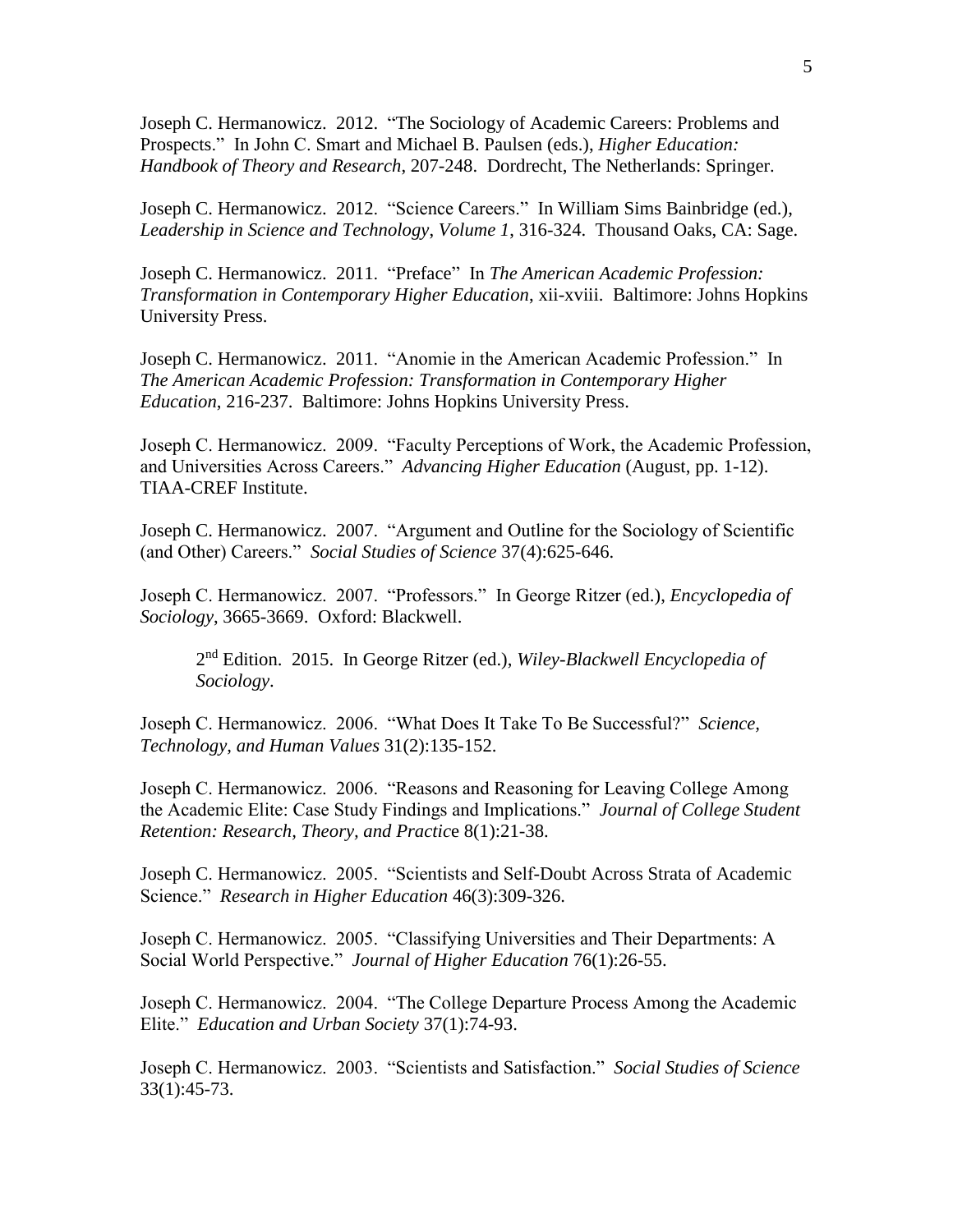Joseph C. Hermanowicz. 2002. "In the Shadows of Giants: Identity and Institution Building in the American Academic Profession." In Richard A. Settersten, Jr. and Timothy J. Owens (eds.), *Advances in Life Course Research*, *Vol. 7: New Frontiers in Socialization*, 133-162. London: Elsevier.

Joseph C. Hermanowicz. 2002. "The Great Interview: 25 Strategies for Studying People in Bed." *Qualitative Sociology* 25(4): 479-499.

2014. "Approaches to Data Collection." In Antonia Lyons and Poul Rohleder, Qualitative Research in Clinical and Health Psychology. Hampshire, UK: Palgrave Macmillan. (Adaptation)

2010. In W. Paul Vogt (ed.), *Data Collection*, Volume 2, Section 3. London: Sage.

Joseph C. Hermanowicz and Harriet P. Morgan. 1999. "Ritualizing the Routine: Collective Identity Affirmation." *Sociological Forum* 14(2):197-214.

Joseph C. Hermanowicz. 1998. "The Presentation of Occupational Self in Science." *Qualitative Sociology* 21(2):129-148.

#### **Reviews**

Joseph C. Hermanowicz. 2020. Review of *Good Enough: The Tolerance for Mediocrity in Nature and Society* (Harvard University Press) by Daniel S. Milo. In *Journal of British Studies* 59(1):205-207.

Joseph C. Hermanowicz. 2015. Review of *Professors and Their Politics* (Johns Hopkins University Press) edited by Neil Gross and Solon Simmons. In *American Journal of Sociology* 121(3):983-985.

Joseph C. Hermanowicz. 2015. "The Sociological Mind at Work and Play." Review Essay, *What about Mozart? What about Murder? Reasoning from Cases* (University of Chicago Press) by Howard S. Becker. In *Contemporary Sociology* 44(4):472-475.

Joseph C. Hermanowicz. 2014. Review of *Dynamics of the Contemporary University: Growth, Accretion, and Conflict* (University of California Press) by Neil J. Smelser. In *Contemporary Sociology* 43(5):739-741.

Joseph C. Hermanowicz. 2014. Review of *Paying for the Party: How College Maintains Inequality* (Harvard University Press) by Elizabeth A. Armstrong and Laura T. Hamilton. In *Contemporary Sociology* 43(5):656-658.

Joseph C. Hermanowicz. 2013. Review of *Success on the Tenure Track* (Johns Hopkins University Press) by Cathy Ann Trower. In *Teachers College Record*. Published online.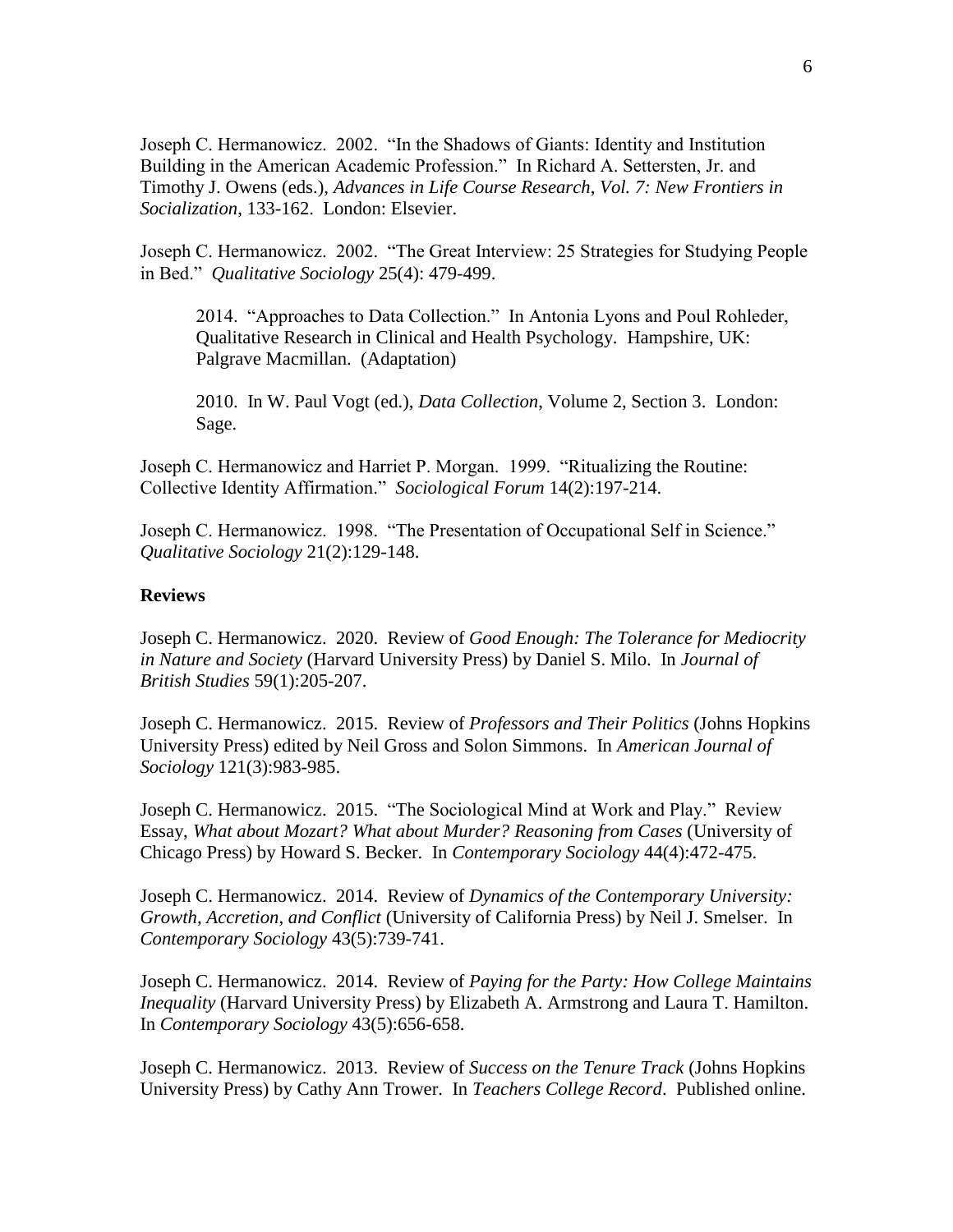Joseph C. Hermanowicz. 2009. Review of *Intellectuals and the Public Good: Creativity and Civil Courage* (Cambridge University Press) by Barbara A. Misztal. In *Contemporary Sociology* 38(6):526-527.

Joseph C. Hermanowicz. 2009. Review of *Disrupting Science: Social Movements, American Scientists, and the Politics of the Military, 1945-1975* (Princeton University Press) by Kelly Moore. In *American Journal of Sociology* 114(5):1526-1527.

Joseph C. Hermanowicz. 2004. Review of *The Work of the University* (Yale University Press, 2003) by Richard C. Levin. In *The Review of Higher Education* 27(4):579-580.

Joseph C. Hermanowicz. 1999. Review of *Science Incarnate: Historical Embodiments of Natural Knowledge* (University of Chicago Press) by Christopher Lawrence and Steven Shapin (eds.). In *American Journal of Sociology* 104(5):1534-1536.

Joseph C. Hermanowicz. 1996. Review of *Gender Differences in Science Careers* (Rutgers University Press) by Gerhard Sonnert and Gerald Holton. In *American Journal of Sociology* 101(4):1133-1135.

# **General Interest**

Joseph C. Hermanowicz. 2009. "A Physicist's Life-Cycle." *Physics World* 22(9):42-43.

Joseph C. Hermanowicz. 2009. "The Faculty of the Future: Leaner, Meaner, More Innovative, Less Secure." (Contributor to Forum Essays.) *Chronicle of Higher Education* (July 10, 2009), Vol. LV, No. 41, Section B, 26-27.

### **Awards/Honors**

Sandy Beaver Award for Excellence in Teaching, University of Georgia, 2013

Professor Recognition Award, Student Government Association, University of Georgia, 2012

University of Georgia Career Development of Students Award, 2006, 2012, 2014, 2018

Outstanding Publication Award, 2010, Section on Aging and the Life Course, American Sociological Association, for *Lives in Science: How Institutions Affect Academic Careers* (University of Chicago Press, 2009)

Top Ten Book of the Year, 2009, *Physics World*, for *Lives in Science: How Institutions Affect Academic Careers* (University of Chicago Press, 2009)

Center for Humanities and the Arts Research Fellowship, University of Georgia, 2005-2006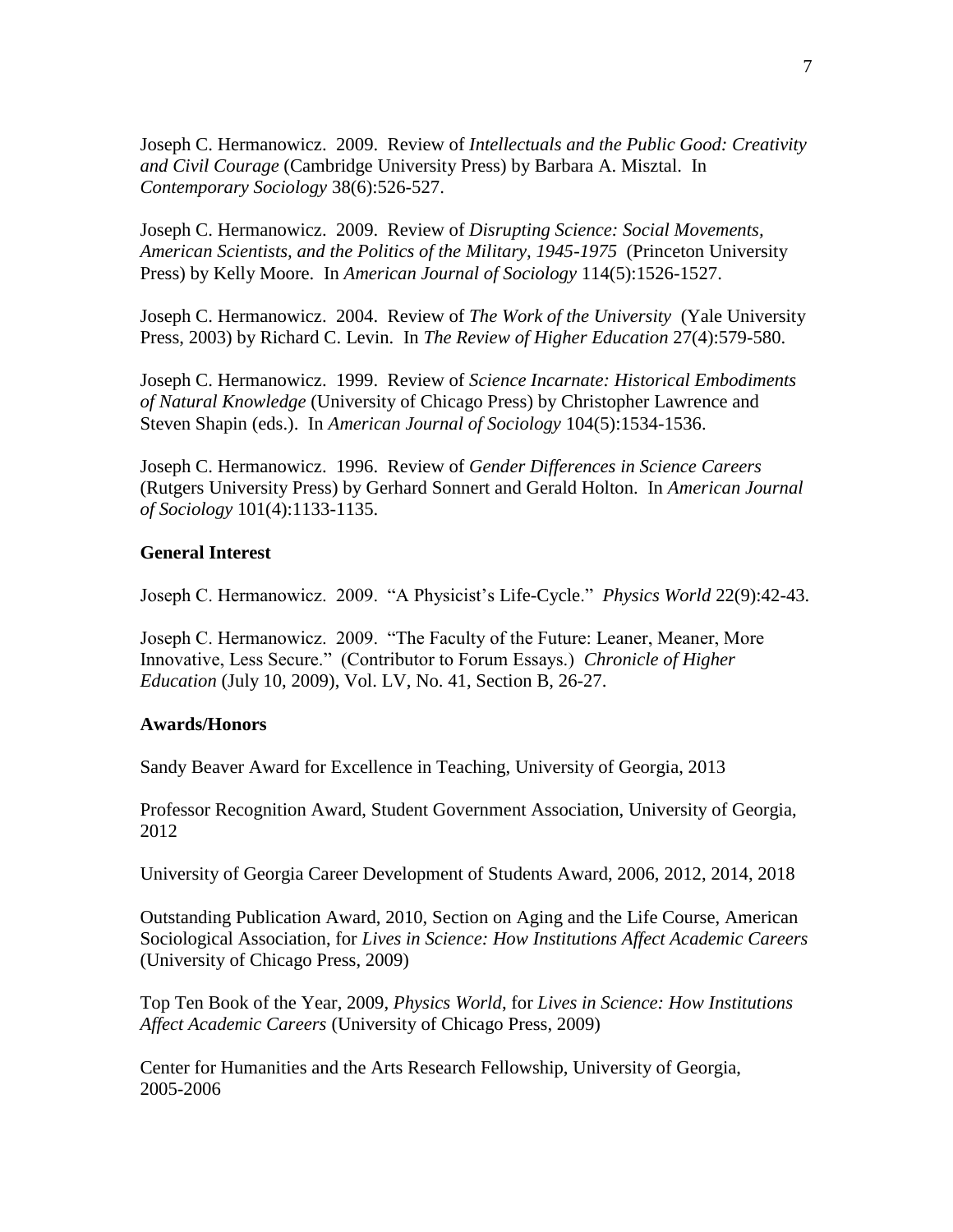Lilly Teaching Fellow, University of Georgia, 2001-2003

*Who's Who in America Who's Who in American Education*

# **Funding**

"How Does One's Graduate Education Look Years Later?" President's Venture Fund, The University of Georgia. \$1,000. 2013.

"Performance, Perception, and Legitimation in Academic Science." Office of the Provost, The University of Georgia. \$5,000. 2012.

"A New Reward System in Academic Science?" National Science Foundation Dissertation Improvement Grant. PI for David R. Johnson, Co-PI. \$10,000. 2010.

"Wither the American Academic Profession? Its Changing Forms and Functions." State of the Art Conference, The University of Georgia. Office of the Provost: \$15,560; President's Venture Fund: \$4,640; Department of Sociology \$750; Institute of Higher Education \$2,000; Franklin College of Arts and Sciences \$2,000. Total: \$24,950. 2008.

"Following Scientists: Insights on Careers, the Academic Profession, and American Universities." Office of the Vice President for Research, The University of Georgia. \$2,232. 2006.

"Following Scientists: Insights on Careers, the Academic Profession, and American Universities." President's Venture Fund, The University of Georgia. \$905. 2006.

"Lives of Learning: Following Academics in Their Careers." TIAA-CREF Institute. \$10,022. 2005-2006.

"Lives of Learning: Continuity and Change in Scientific Careers." Office of the Provost, The University of Georgia. \$1,000. 2004.

"Profiles of Passage Through the College Freshman Year." University of Georgia Research Foundation. \$5,333. 2003.

"Aspirations of Academic Scientists." National Science Foundation Dissertation Improvement Grant, SBR-95-01420. \$7,500. 1995.

### **Conference Papers/Organized Sessions**

"Honest Evaluation in the Academy." (Invited) 2020. Excellence in the Life Sciences (EMBO), European Molecular Biology Laboratory (EMBL), and Howard Hughes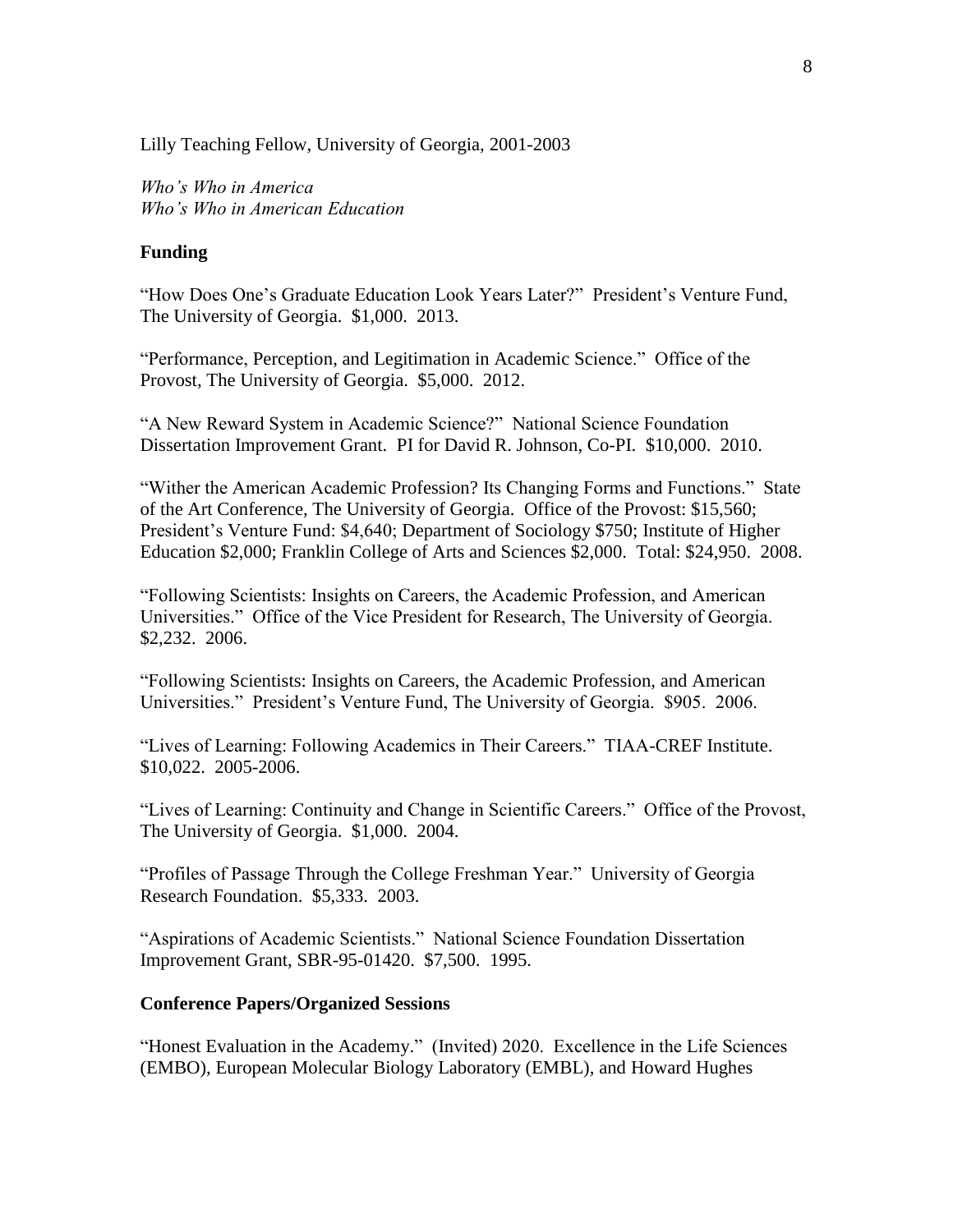Medical Institute (HHMI) Joint Conference, "Gender Roles and their Impact in Academia," Heidelberg, Germany. [Conducted virtually due to Covid-19 pandemic.]

"Conceptualizing the Academic Profession by the Study of Careers." (Invited) 2020. Graduate School of Education, Peking University. Beijing, China.

"The Fate (and Possible Future) of Liberal Learning: Lessons from Mass Higher Education in the United States." (Invited) 2020. Liberal Education: An Intercultural Dialogue between China and the West. Chen Yidan Foundation & Peking University. Beijing, China.

"The Structure of Recurring Threat to Academic Freedom." 2019. Consortium of Higher Education Researchers. Kassel, Germany.

"Longitudinal Qualitative Research." (Invited) 2019. Center for Life Course and Longitudinal Studies and Department of Sociology and Criminology, Penn State University, University Park, Pennsylvania.

(with Kristen A. Clayton). "The Democratization of Academic Publishing." 2018. Consortium of Higher Education Researchers. Moscow, Russia.

Organizer and Presider, Special Session, "Academic Freedom: Problems and Perspectives of the 21<sup>st</sup> Century." 2018. American Sociological Association, Philadelphia, Pennsylvania.

"Change—Social and Personal: Thomas and Znaniecki's *The Polish Peasant* for the Study of Contemporary Change in Global Higher Education." 2018. A Centennial of *The Polish Peasant in Europe and America*: Inspiration of Thomas and Znaniecki's Work for Sociological Scholarship on Contemporary Globalization Processes. Adam Mickiewicz University, Poznan, Poland.

"The Proliferation of Publishing in Academic Work." 2016. American Sociological Association, Seattle, Washington.

"The Promise of Longitudinal Qualitative Research." (Invited) 2015. Society for Longitudinal and Life Course Studies. Dublin, Ireland.

"The Effects of Academic Capitalism on Academic Careers." 2015. Consortium of Higher Education Researchers. Lisbon, Portugal.

"Universities, Academic Careers, and the Valorization of 'Shiny Things.'" (Invited) 2015. Alexander von Humboldt Foundation/Northeastern University, Boston, Massachusetts.

"The Post-Self in Science." 2014. American Sociological Association, San Francisco, California.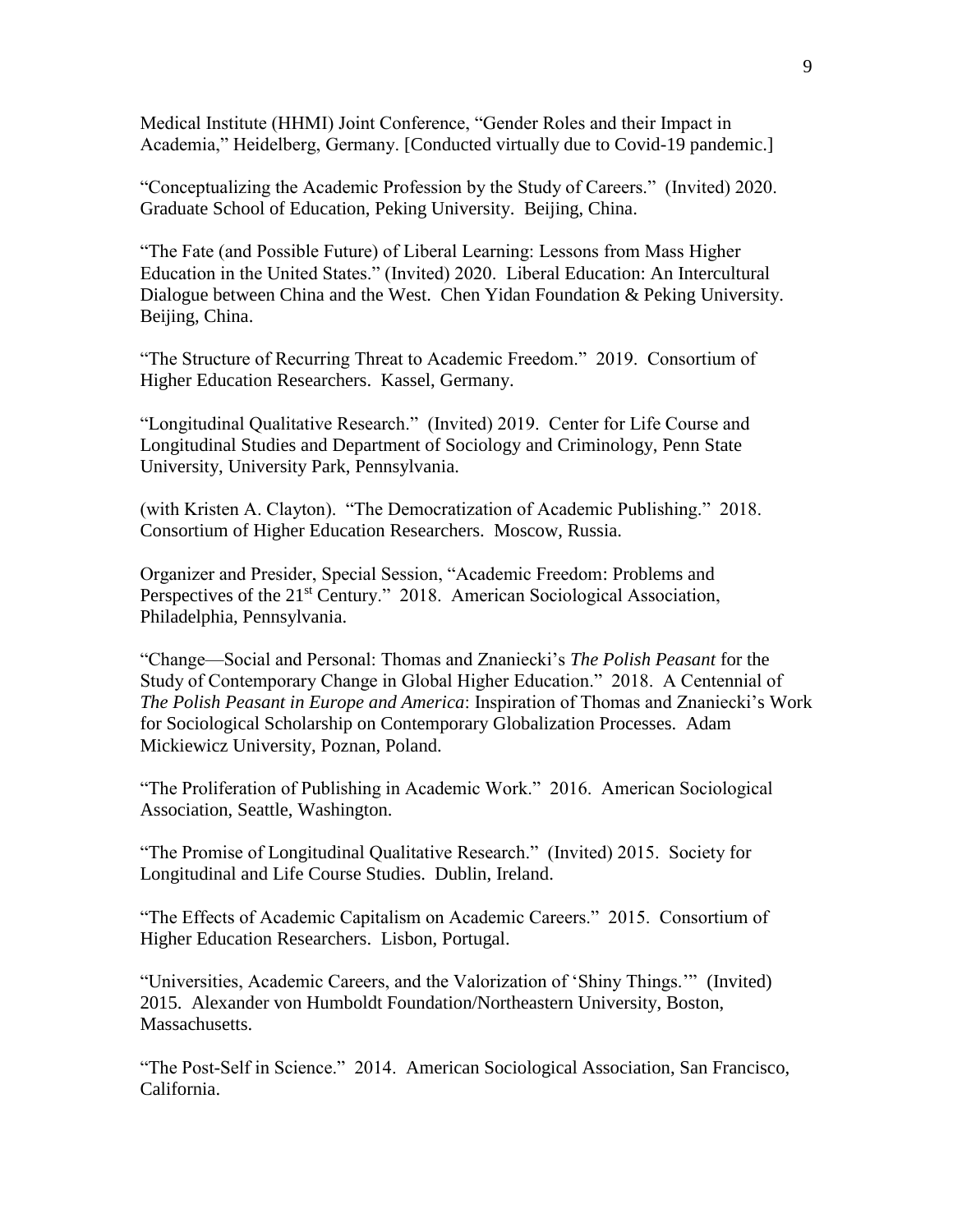"Colleagues and Quests for Immortality." 2014. XVIII International Sociological Association World Congress, Yokohama, Japan.

"How Does One's Graduate Education Look Years Later?" 2013. Consortium of Higher Education Researchers. Lausanne, Switzerland.

Organizer and Presider, "Longitudinal Qualitative Research." 2012. International Conference on Social Science Methodology. Sydney, Australia.

"The Longitudinal Qualitative Interview." 2012. International Conference on Social Science Methodology. Sydney, Australia.

"Performance, Perception, and Legitimation in Academic Science." 2012. International Sociological Association Forum of Sociology. Buenos Aires, Argentina.

"Anomie in Academic Science." 2010. Society for Social Studies of Science. Tokyo, Japan.

"The Culture of Mediocrity." 2010. XVII International Sociological Association World Congress, Gothenburg, Sweden.

"Anomie in the Academic Profession." 2010. XVII International Sociological Association World Congress, Gothenburg, Sweden.

"A Physicist's Life Cycle." 2010. Department of Physics and Astronomy, University of Georgia, Athens, GA.

Presider, Roundtable, "Academic Departments and Disciplines." 2009. American Sociological Association, San Francisco, California.

"The Punishment of the Adept." 2008. American Sociological Association. Boston, Massachusetts.

Conference Organizer, "Wither the American Academic Profession? Its Changing Forms and Functions." 2008. Co-sponsored, Department of Sociology & Institute of Higher Education, University of Georgia, Athens, Georgia.

(with Karen Webber and Ning Wang) "The Effect of Motivation on the College Environment and Student Achievement: A Structure Equation Model." 2008. Association for Institutional Research. Seattle, Washington.

"Following Academics in Their Careers." 2007. Association for the Study of Higher Education, Louisville, Kentucky.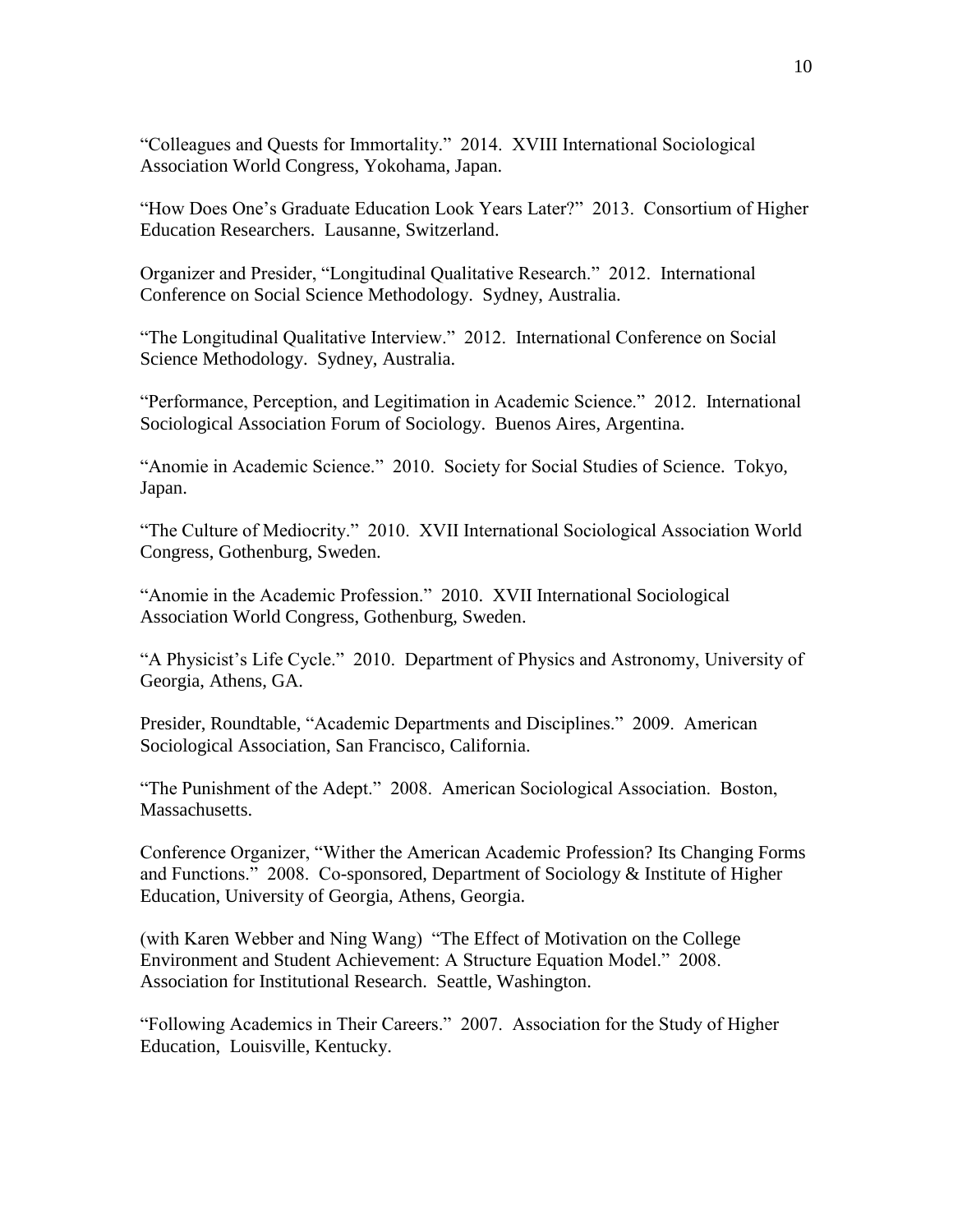Co-Organizer and Co-Presider (with Scott L. Thomas), Regular Session on "Sociology of Higher Education." 2006. American Sociological Association, Montreal, Quebec.

"Following Scientists: Insights on Careers, the Academic Profession, and American Universities." 2006. XVI International Sociological Association World Congress, Durban, South Africa.

Presider, Session on "The Academic Workplace: Postsecondary Faculty Job Satisfaction, Equity, Collaboration and Institutional Climates." 2006. American Educational Research Association, San Francisco, California.

"Argument and Outline for the Sociology of Academic Careers: Why Study Them?" 2005. Conference on Faculty Careers and Faculty Development, Institute of Higher Education, University of Georgia, Athens, Georgia.

"Scientists and Self-Doubt Across Strata of Academic Science." 2004. American Sociological Association, San Francisco, California.

"The Sociology of Academic Careers." 2003. Invited Paper, Association for the Study of Higher Education, Portland, Oregon.

Invited Scholar and Discussant. 2003. Spencer Foundation Fellows, Fall Forum. Emory University, Atlanta, Georgia.

"What Does It Take To Be Successful?" 2003. American Sociological Association, Atlanta, Georgia.

"The Great Interview: 25 Strategies for Studying People in Bed." 2002. American Sociological Association, Chicago, Illinois.

"College Attrition at American Research Universities." 2002. Institute of Higher Education, University of Georgia, Athens, Georgia.

"College Attrition at American Research Universities: Comparative Case Studies." 2000. American Sociological Association, Washington, D.C.

"Scientists and Satisfaction: Exploring the Underside of a Profession." 2000. Invited Presentation, American Educational Research Association, New Orleans, Louisiana.

Organizer and Presider, Regular Session on "Careers." 1999. American Sociological Association, Chicago, Illinois.

"The Drop-out Process Among the Academic Elite: Case Study Findings and Implications." 1999. American Educational Research Association, Montreal, Quebec.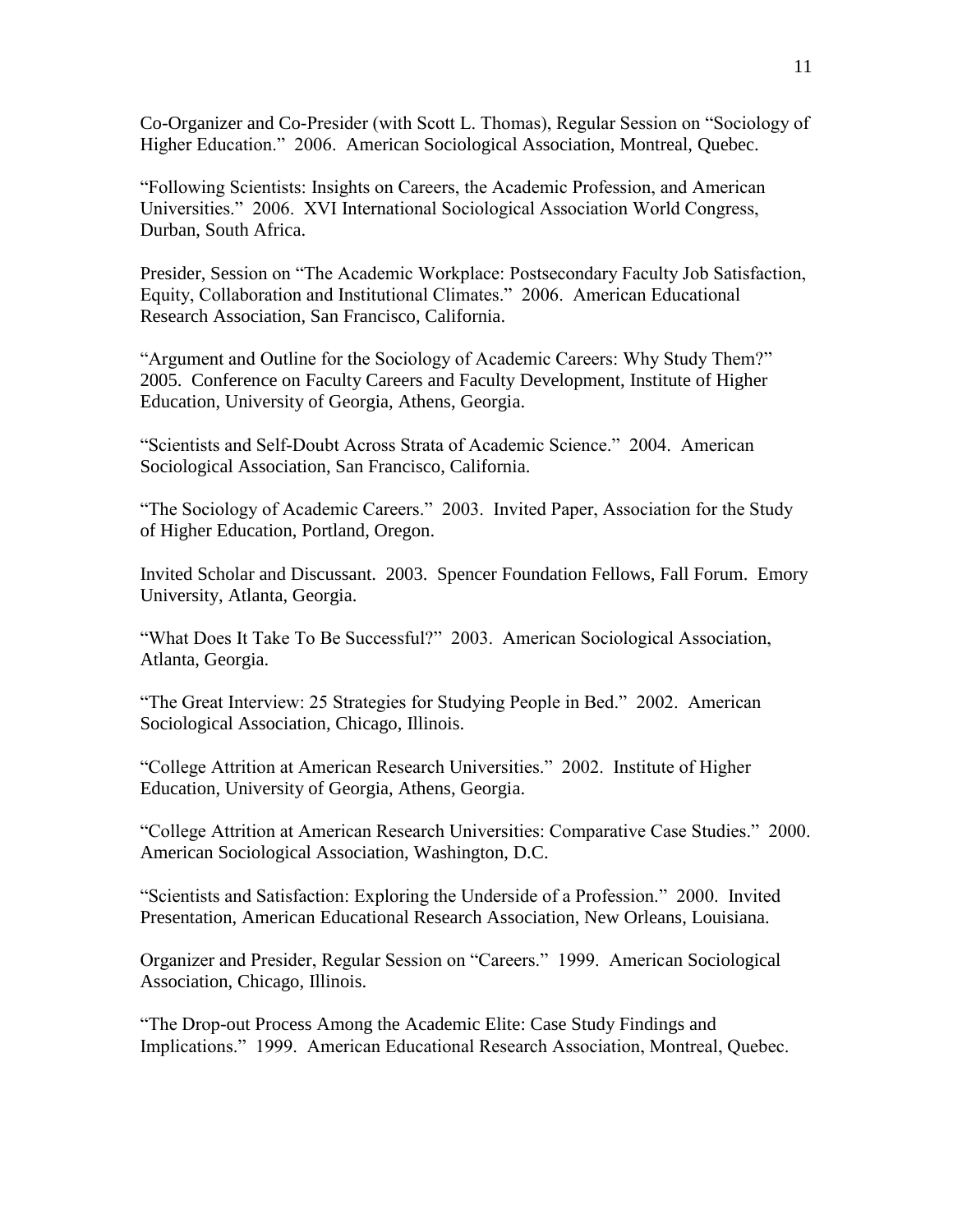Presider, Refereed Roundtable, Women in Higher Education. 1998. American Sociological Association, San Francisco, California.

"College Students and Their Parents: Select Findings from Paired Comparisons." 1998. Consortium on Financing Higher Education, Clearwater Beach, Florida.

Presider and Discussant, Section on Narrative Approaches to Self and Identity. 1996. American Sociological Association, New York, New York.

"The Narrative Construction of Professional Self-Identity." 1996. American Sociological Association, New York, New York.

"The Social Context of Aspiration Among Scientists." 1994. American Sociological Association, Los Angeles, California.

Co-presider and Co-discussant (with H.P. Morgan), Section on Ritual and Ceremony. 1993. American Sociological Association, Miami Beach, Florida.

"The Ritual Celebration of Everyday Life." 1993. American Sociological Association, Miami Beach, Florida.

"The Refuge in Their Lives: Work/Family Relationships Among Young Academic Professionals." 1992. Midwest Sociological Society, Kansas City, Missouri.

### **Reports**

"College Attrition at American Research Universities: Comparative Case Studies." 1999. The University of Chicago.

"Looking Back: Attitudes of College Seniors Toward School." 1998. Research Report No. 98-02, The University of Chicago.

"College Attrition at Chicago." 1998. Research Report No. 98-01, The University of Chicago.

"Parent Satisfaction at Chicago: Report on the COFHE Parents Survey." 1997. Research Report No. 97-02a&b, The University of Chicago.

"Student Satisfaction at Chicago: Report on the COFHE College Student Experiences Questionnaire." 1997. Research Report No. 97-01a&b, The University of Chicago.

"Studying Career Choice: A Pilot Study. Report to the Alfred P. Sloan Foundation, Volume I," Charles E. Bidwell, Mihaly Csikszentmihalyi, Larry Hedges, and Barbara Schneider. 1992. (Contributor). The Sloan Foundation Study of Adolescent and Young Adult Social Development.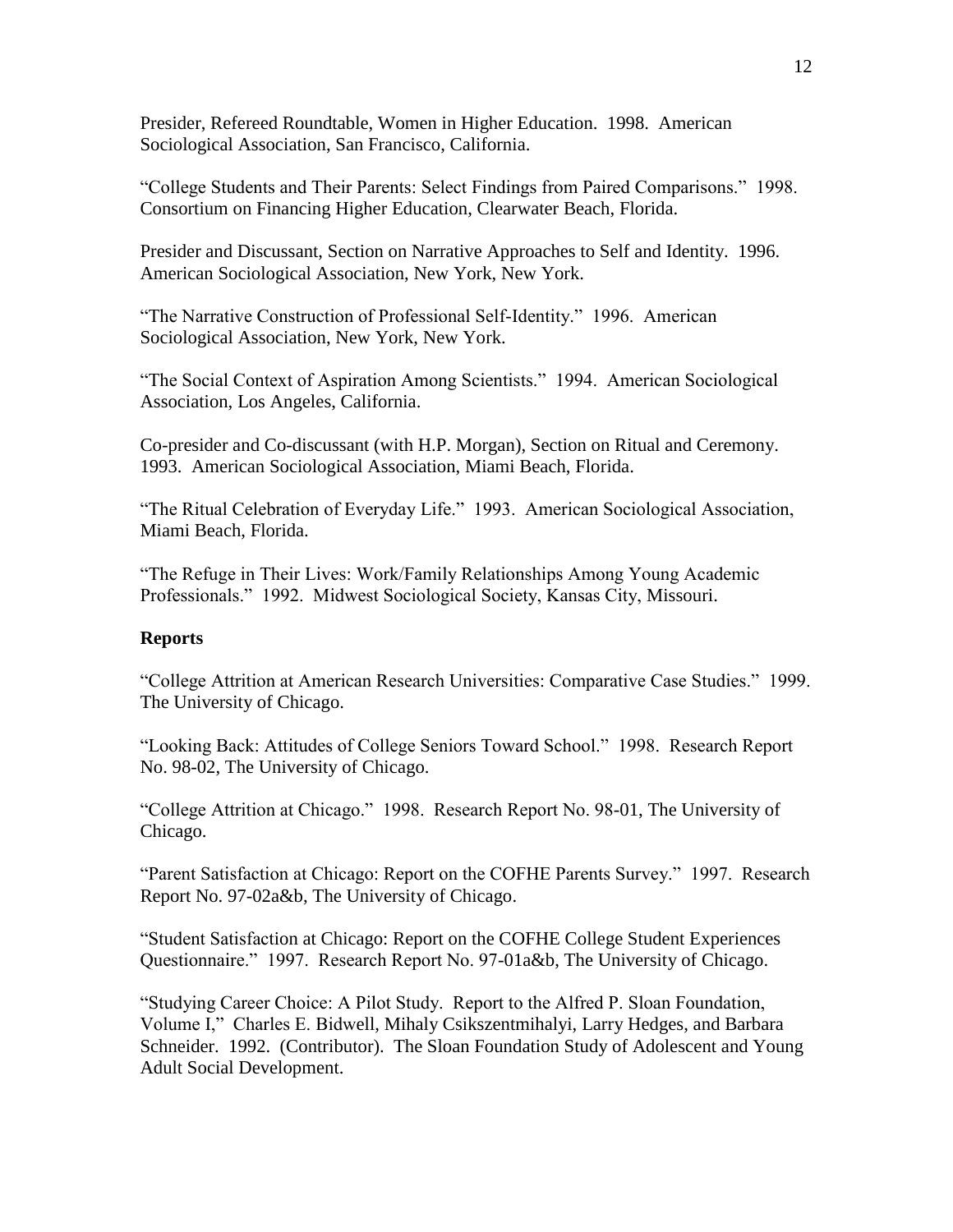"Report on the Interview Process of Sexual Behavior Surveys." 1992. National Opinion Research Center Report.

### **Service**

Field:

# Reviewer:

*Advances in Applied Sociology; Advances in Life Course Research; American Journal of Sociology; American Sociological Review; American Sociologist; British Journal of Industrial Relations; Contemporary Social Science; Higher Education; Higher Education Quarterly; Human Relations; International Journal of Circumpolar Health; International Journal of Qualitative Studies in Health and Well-Being; Journal of Higher Education; Journal of Higher Education Outreach and Engagement; Journal of Policy Analysis and Management; Longitudinal and Life Course Studies; Minerva; PLoS One; Public Understanding of Science; Publications—A Journal on Scholarly Publishing; Qualitative Sociology; Research Evaluation; Research in Higher Education; Research in the Sociology of Organizations; Science Communication; Science and Public Policy; Science, Technology, and Human Values; Social Forces; Social Currents; Social Problems; Social Science Quarterly; Social Studies of Science; Sociological Forum; Sociological Inquiry; Sociological Methodology; Sociological Methods and Research; Sociological Perspectives; Sociological Quarterly; Sociological Theory; Sociology of Education; Studies in Higher Education; Sustainability; Urban Education.*

Cambridge University Press, Harvard University Press, Johns Hopkins University Press, MIT Press, Oxford University Press, Routledge, Sage, Stanford University Press, Vanderbilt University Press.

Member, Advisory Editorial Board, *Society*, 2012- Consulting Editor, *Journal of Higher Education*, 2012-2016; 2018-2020 Member, Editorial Board, *Qualitative Sociology*, 2011-2019 Member, Editorial Board, *Contemporary Sociology*, 2012-2015 Consulting Editor, *American Journal of Sociology*, 2009-2011 Member, Editorial Board, *Sociology of Education*, 2006-2009

Reviewer, American Association for the Advancement of Science, Annual Meeting (ad hoc)

Reviewer, American Educational Research Association, Annual Meeting (ad hoc)

Reviewer, Association for the Study of Higher Education, Annual Meeting (ad hoc)

Reviewer, National Science Foundation (Sociology; Science, Technology, and Society; Science of Science Policy)

Reviewer, Social Sciences and Humanities Research Council of Canada

Reviewer, Israel Science Foundation

Reviewer, United States-Israel Binational Science Foundation

Reviewer, National Science Centre—Poland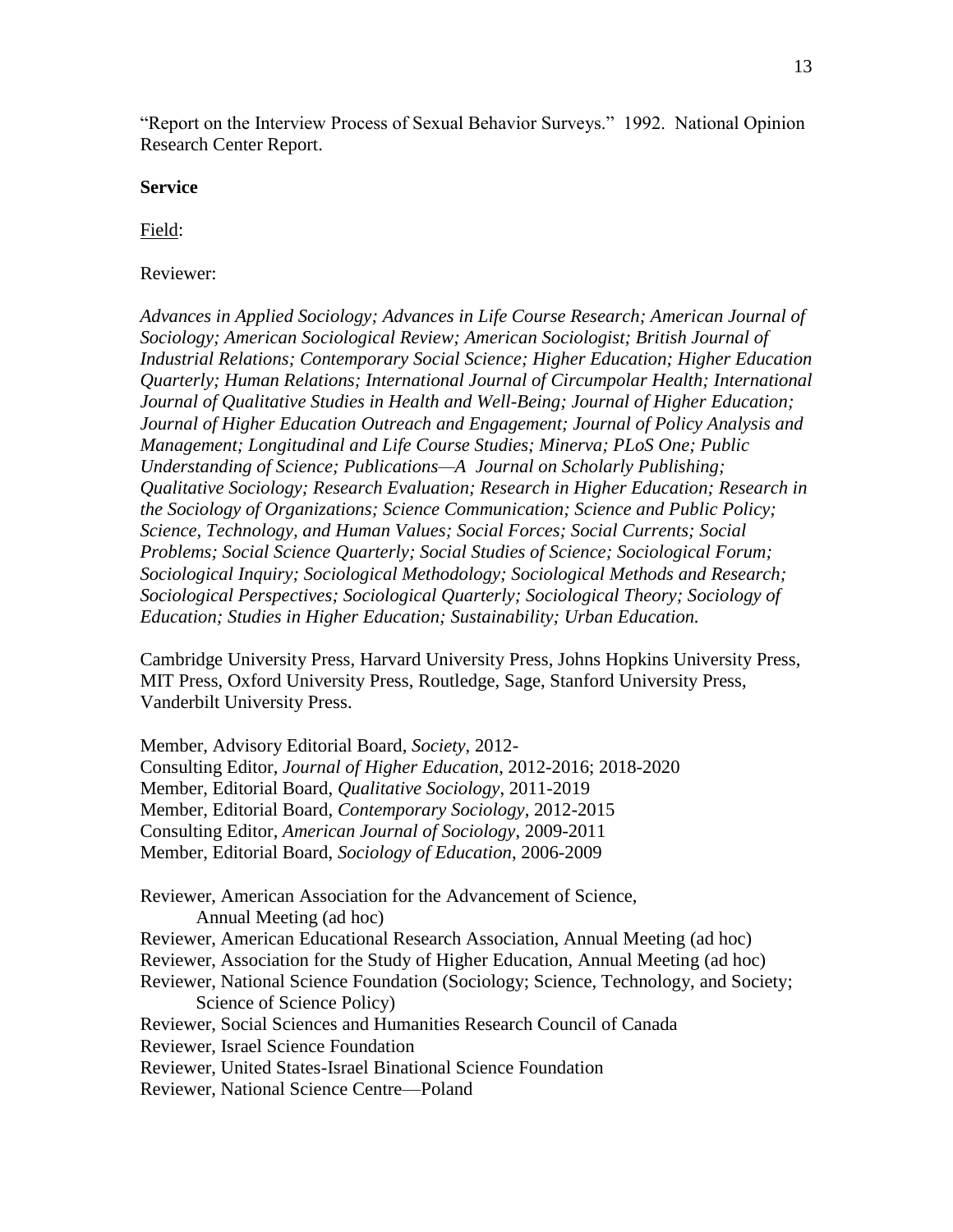| Nominations Committee, Section on Aging and the Life Course, American Sociological |  |  |  |
|------------------------------------------------------------------------------------|--|--|--|
| Association, 2016-2017                                                             |  |  |  |

Graduate Student Paper Award Committee (Chair), Section on Aging and the Life Course, American Sociological Association, 2015-2016

- Nominations Committee, Section on the Sociology of Education, American Sociological Association, 2012-2013
- Max Weber Award for Distinguished Scholarship Committee, Section on Organizations, Occupations, and Work, American Sociological Association, 2012-2013; 2019- 2020
- Robert K. Merton Award Committee, Section on Science, Knowledge, and Technology, American Sociological Association, 2005-2006
- Collaborator, "How Should Liberal Education be Transformed? Perspectives and Responses from North America, East Asia, and Western Europe." Social Sciences and Humanities Research Council of Canada, 2020-present.

## University:

Advisory Board, University Career Center, 2019-2020

University Tenure and Promotion Committee, 2017-2019

Lilly Teaching Fellows Mentor, 2017-2019; 2020-2022

Member, Program Review and Assessment Committee, 2015-2017

Member, University Council, 2009-2012

Member, Executive Committee, University Council, 2009-2012

President of the Faculty Senate, Franklin College of Arts and Sciences, 2008-2009

Member, Faculty Senate, Franklin College of Arts and Sciences, 2006-2009

Member, Academic Standards Committee, Franklin College of Arts and Sciences, 2006-2007;

2007-2008 (Chair)

Member, Search Committee, Director of the Ctr. for Teaching and Learning, 2005-2006

### Department:

Department of Sociology, University of Georgia, Committees:

| <b>Executive Committee</b>        | 2007-2008         |
|-----------------------------------|-------------------|
|                                   | 2003-2004         |
| <b>Compensation Committee</b>     | 2008              |
| <b>Graduate Program Committee</b> | 2015-2016         |
|                                   | 2010-2011         |
|                                   | 2009-2010         |
|                                   | 2008-2009         |
| <b>Assessment Committee</b>       | 2002-2003         |
| Colloquium Committee              | 2011-2012 (Chair) |
|                                   | 2001-2002 (Chair) |
|                                   | 1999-2000         |
|                                   |                   |